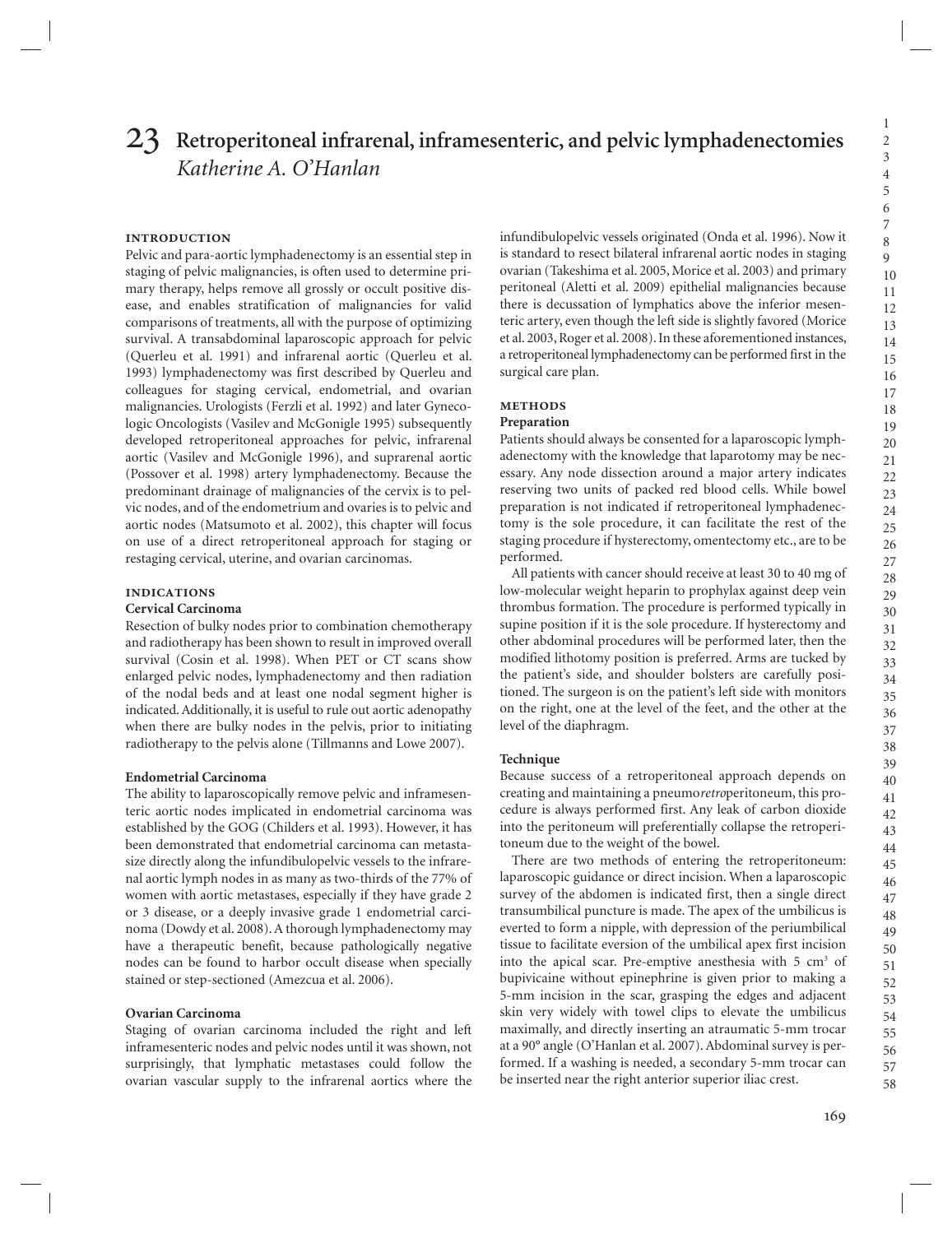Next, a 3-cm incision is made at the left MacBurney site, that is, 2 cm medial and 2 cm superior to the anterior superior iliac crest (Fig. 1). Identifying each of the two paper-thin layers of oblique fascia, and open with a spreading technique using a hemostat and finger guidance. Visual guidance laparoscopically is also useful to show proximity to the peritoneal lining so the surgeon is careful to not perforate this thin layer. Entry into the retroperitoneum is heralded by palpating the absence of any fascia layer attached to the ileac crest, allowing the finger to sweep toward the interior of the ileac fossa (Fig. 2).

 If no intraperitoneal inspection is desired first, then it is possible to make a left-sided McBurney skin incision without peritoneal insufflation, and using opening of the hemostat before an advancing finger, again identifying that two fascial layers have been penetrated, and that the underside of the iliac crest has been accessed.

 After either entry technique, the surgeon's finger is then used to separate the peritoneum off of the muscular wall as far as possible, sweeping in a cephalad, posterior and caudal directions, and postero-medially to palpate the left common iliac



shows in the laparoscopic guidance.

artery. A blunt-tip 5-mm trocar is inserted directly through a separate 5-mm incision in the axillary line about 4 to 6 cm above the level of the first (see diagram) directly onto the surgeon's fingertip to protect the peritoneum from puncture, also under laparoscopic guidance. The carbon dioxide insufflator is now attached to the new 5-mm port, allowing insufflation of the retroperitoneum to about 10 to 12 mm Hg pressure, and then collapse of the intraperitoneal compartment is facilitated by the opened umbilical trocar. The posterior location of this port permits easier mobility of the operating ports after insertion of the 30° 5-mm laparoscope. A 12-mm blunt-tip hernia trocar is then inserted through the left-sided McBurney incision and secured by the inflated balloon, to maintain the pneumo *retro* peritoneum.

#### **Opening the Space**

 At this point, usually only adventitia is seen, with hints of the muscular red of the psoas muscle on the dorsal aspect (the "floor"), but more careful inspection will reveal the ureter vermiculating anteriorly medially or on the peritoneal "ceiling", and allow for gentle sweeping of the adventitia up and off of the dorsal "floor" until the major vessels are seen, if they are not seen immediately (Fig. 3). The peritoneum is swept off of the muscular abdominal wall laterally and more superiorly along the anterior axillary line so that a third 5-mm blunt-tip trocar can be inserted under direct visualization with care not to inadvertently puncture the peritoneum (Fig. 4). Now the surgeon can use a 5-mm Ligasure or the 5-mm Advance and a blunt dolphin-tip grasper, to lift the peritoneum off the left common iliac artery from the level of the ureter crossing at the bifurcation, cephalad to the renal artery. The ureter is left attached to the "ceiling" having been identified along its entire length. The ovarian artery and vein are seen lateral to the ureter below the level of the inferior mesenteric artery (IMA), but these vessels cross the ureter medially and find their origins on the antero-lateral aspect of the aorta and the left renal vein. They can be ligated above the ureteral crossing and later resected with their nodal bundles when the dissection is per-Figure 1 Palpating the two fascial layers while opening with hemostats. Not<br>formed. The aorta is exposed along its left side to reveal the<br>formed. The aorta is exposed along its left side to reveal the



*Figure 2* Laparoscopic guidance during dissection through the two abdominal wall fascial layers, careful not to perforate the peritoneum. Using the finger, the peritoneum is swept off of the abdominal wall and the parietal pelvis.



 *Figure 3* The newly opened adventitial space seen upon insertion of the scope, with the ureter seen crossing the common ileac artery, anterior to the psoas muscle.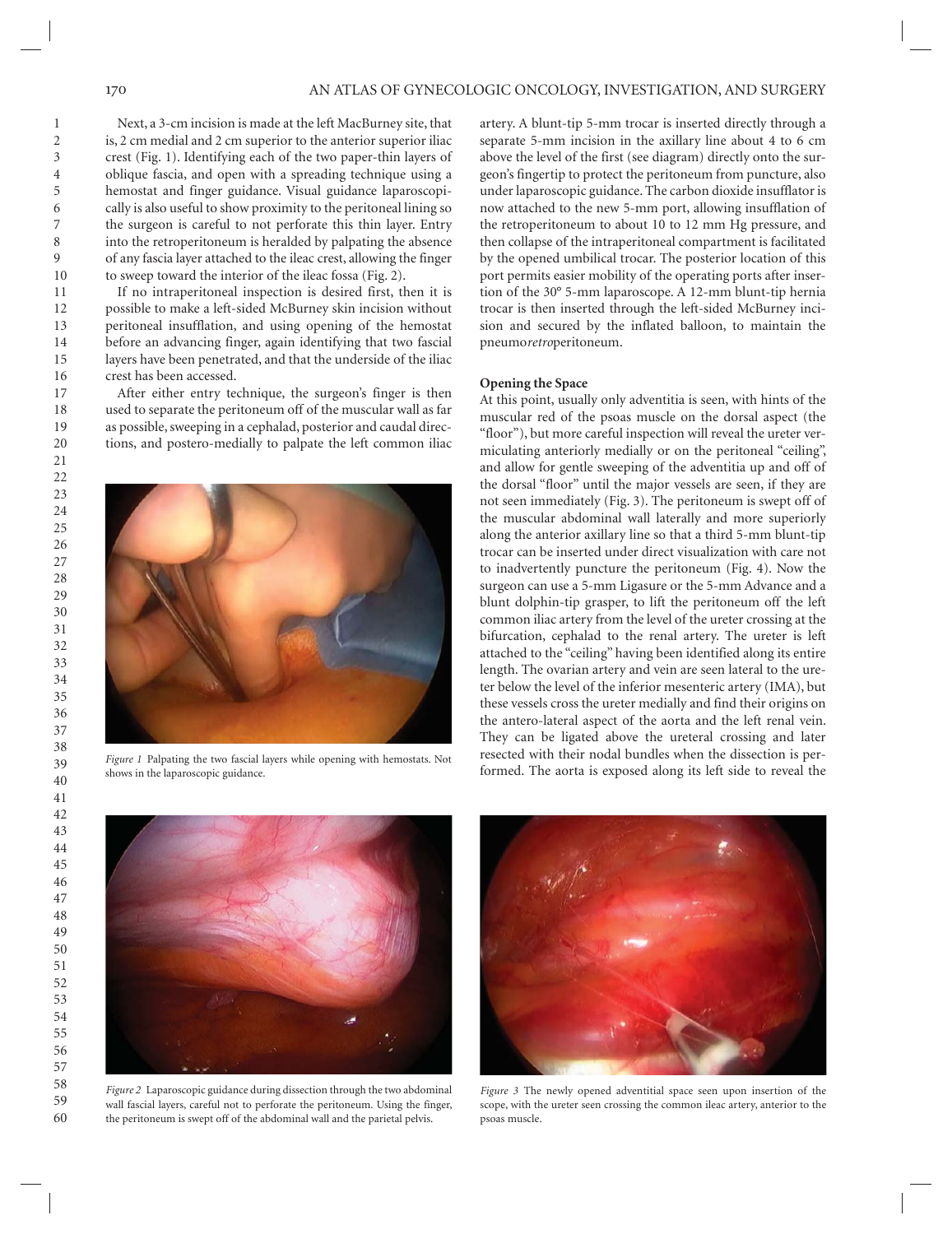origin of the IMA. Above the IMA, the duodenum is identified and lifted up off the aorta up to the level of the left renal vein, typically found crossing anterior to the aorta, often with an azygous branch extending posteriorly and behind the aorta. The tortuous left renal artery is usually posterior and slightly superior to the left renal vein. It is sometimes necessary to sweep the renal capsule superiorly up off the psoas to allow broad access to the left renal vessels. Frequent identification of the vermiculations of the ureter reassure the surgeon of the essential landmarks.

#### **Challenges Establishing Pneumo** *retro* **peritoneum**

 When the peritoneum is perforated, the retroperitoneal space will collapse due to the weight of the visceral bowel. Small leaks can sometimes be managed by opening the umbilical trocar a small amount to let the peritoneal compartment vent. Closure of the leak is often possible using hemoclips, suture, or Endoloop. It may, however, be easier to insert an additional 5-mm trocar to allow use of a flexible 5-mm liver retractor, or a 12-mm trocar for use of an Endopaddle (see diagrams) to simply elevate the anterior peritoneal "ceiling" in each area that is being operated on. In fact, this may facilitate all cases in which the anterior peritoneum limits access to the nodal beds with confidence, especially in the obese patients.

#### **Harvesting the Left Aortic Nodes**

 Nodes are harvested in order of easy access. First the nodes from the IMA down to the crossing of the ureter are resected in a caudal direction (Fig. 5). There is no need to strip the IMA of its own nodal investment, needlessly increasing the risk of chylo *retro* peritoneum. Remove the fibrofatty tissue at the base of the IMA for only 1 cm, and then all the lateral nodal tissue, using bipolar vessel-sealing confidently along the posterior and medial base of the nodal specimen (Lamberton et al. 2008). Remove these nodes using a 10-mm spoon forcep through the 12-mm port.

 Next, remove the Infrarenal (IR) nodes starting at the IMA dissecting in a cephalad direction, after confident identification of the ureter and all of the renal vasculature (Fig. 6). The locations of these vessels medial to the ureter must be ascertained with certainty despite distortion of the anatomy caused by the lifting of the anterior peritoneum. There can be significant variability of the left renal vasculature, warranting a cautious technique of spreading, opening and identifying until all of the major vessels and minor variations, including the unusual azygous vein, are exposed ( Fig. 7 ). Use bipolar sealing along the medial base of the aortic specimens to coagulate lumbar vertebral arterial branches and the origins of the left ovarian artery and vein (Fig. 8). The IR nodes should be harvested from the anterior aspect of the aorta over to the left margin of the vena cava, and from the anterior aspect of the renal vein, so that nodes clearly above the ovarian artery origin are thoroughly removed (Fig. 9).

#### **Resecting the Right Aortic Nodes**

 Next, to obtain the right inframesenteric nodal specimen, cross the bifurcation of the aorta, opening the space below the



 *Figure 5* After exposing the length of the left side of the aorta, the nodal bundle sis resected from the inferior mesenteric artery downward to the crossing of the ureter.



*Figure 4* Sweeping the peritoneum away from the abdominal wall, to allow for additionally trocars to be inserted under direct vision.



 *Figure 6* The duodenum is swept up off the nodal bundle above the inferior mesenteric artery using the 5 mm liver retractor. A real hand articulating bullet grasper is used to help resect the nodal bundle working up from the Inferior mesenteric artery.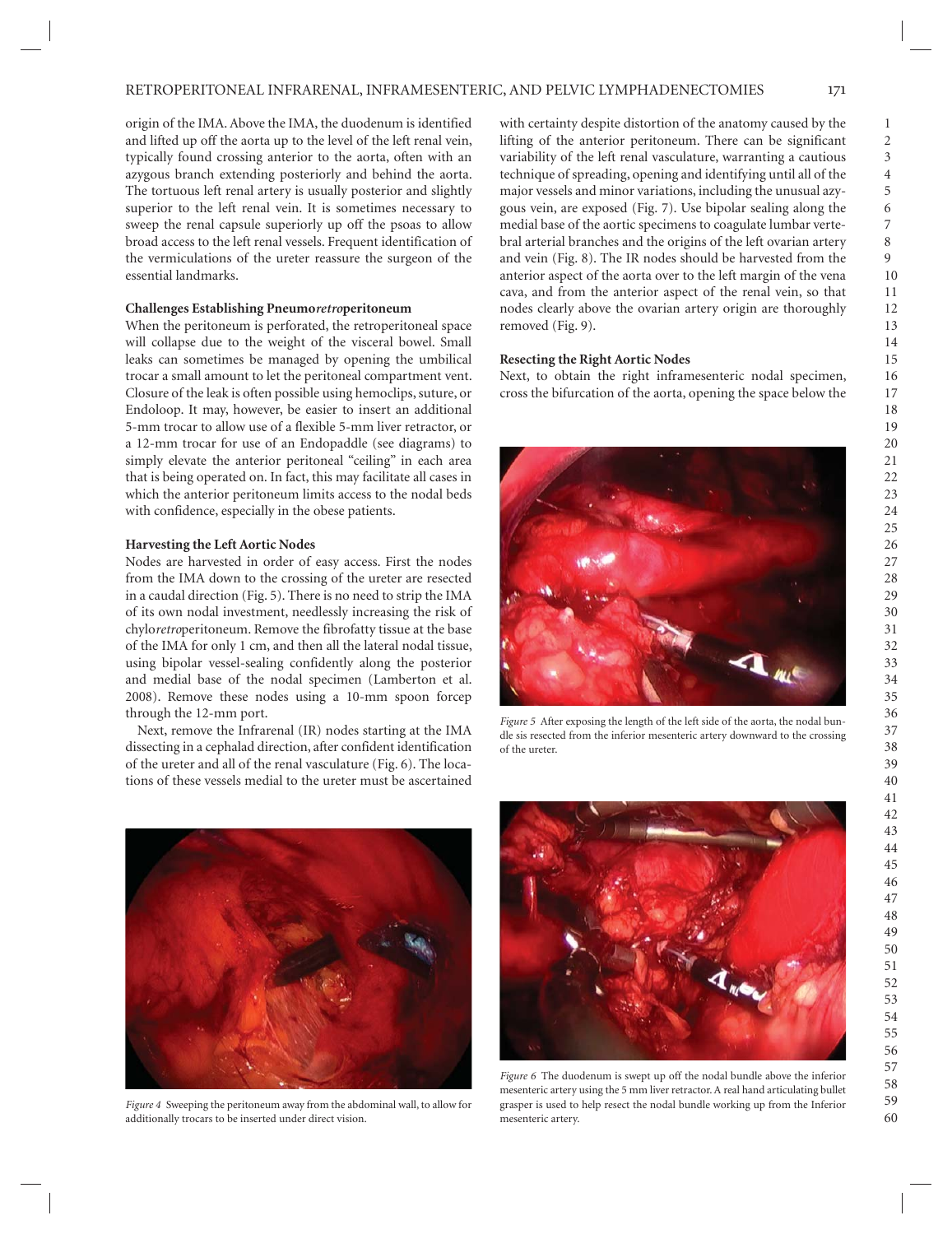

*Figure 7* The left renal artery and vein have been identified and the left ovarian artery transected.



*Figure 9* The completed right infrarenal node dissection revealing the right ovarian vein, the left renal vein, and the root of the inferior mesenteric artery.



 *Figure 8* The articulating grasper elevates and facilitates resection of the right infrarenal nodal bundle.



 *Figure 10* The right common ileac artery has been exposed and the nodal bundle anterior is being resected. Note the ureter, the lateral border of the dissection.

IMA anterior to the right common iliac artery, carefully lifting the peritoneum anticipating the right ureter as the lateralmost border (Fig. 10). Open the space tracing the path of the ureter superiorly, recognizing the crossing of the ovarian vessels, as they course medially to their origins on the right side of the vena cava and aorta, exposing up to the origin of the right renal vein. Be careful not to lift the nodes off the vessels, but to elevate the duodenum off of the nodal bundle.

 With the IMA stripped of its most proximal 1 cm, gently open underneath the precaval nodal bundle to expose the bluish vena cava. It is then possible to remove the nodal bundle anterior to the vena cava, starting just above the vessel, transecting confidently with bipolar sealing all the "fellow" veins that arise in this region, stripping all fibro-fatty lymph-bearing tissue off of the right common ileac artery and vein down to the ureter and remove the specimen (Fig. 11). Recall that the rightmost lateral margin of the CIA node dissection is only a filmy avascular web that can be spread and bluntly removed off of the psoas muscle (Fig. 12).

 To remove the right IR nodes, again recall that the lateral margin of the upper nodal bundle is also avascular and can be stripped off the vena cava while watching out for the rare additional "fellow" veins, there still being a few above the IMA. It is easiest to start at the right renal vein and work caudally to the IMA.

#### **Harvesting the Pelvic Nodes**

 To access the pelvic nodes on the right side, sweep the peritoneum off of the anterior sacrum very gently following the aortic bifurcation, using blunt instruments and maintaining broad contact with the membrane so as not to puncture. Expose the external iliac artery down to the level of the crossing of the deep circumflex iliac vein over the external iliac artery gong laterally. Strip the superior vesical artery of its lateral attachments and open the paravesical space. Identify the obturator nerve as the posterior margin of resection. Open the posterior aspect to reveal the pararectal space posterior to the internal iliac artery. Identify the genito-femoral nerve and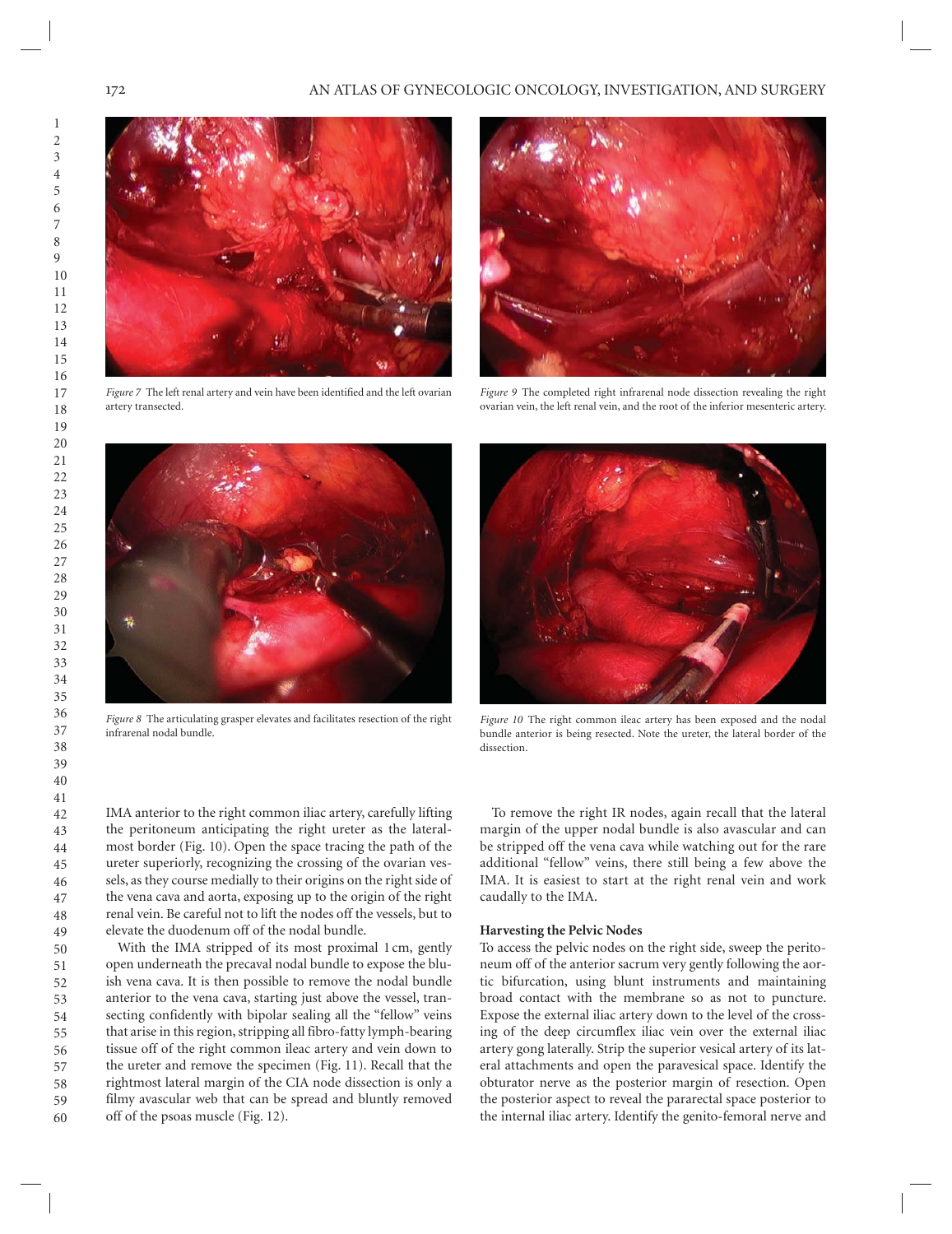

 *Figure 11* Preparing the right pelvic nodal filed for dissection, the peritoneum is being swept off of the sacrum using the Ligasure.



 *Figure 13* Freeing the obturator nodes from the obturator nerve. These nodes are bulky and solid in this patient with metastatic cervical cancer.



*Figure 12* The completed right external ileac node dissection, with presacral nodes exposed.

begin to peel the nodal bundle *en masse* medially off the external iliac artery, then off of the vein, then under the vein off of the sidewall, posteriorly down to the obturator nerve, then medially off of the internal iliac. This large unitary bundle should be removed in a small plastic pouch (Fig. 13).

 It is harder to remove the nodes from the left side, but entirely possible, using the same technique. All instruments are torqued inferiorly, and excellent visibility is possible with the 30° scope with the same technique as used for the right side.

After this procedure, the pneumoretroperitoneum is collapsed, and at least one fenestration in the peritoneum on each side is made using a transperitoneal view to avoid inadvertent injury to the bowel. No drains are placed. Only the large left inferior site requires closure with suture at the fascial level, and at the skin level. All incisions are treated with Dermabond.

#### **Post-operative Management**

 Before transferring the patient to a trolley, a stretch binder is placed around the abdomen centered on the incisions, to compress the skin incisions and reduce likelihood of leakage of lymphatic fluid from the abdominal cavity. If leakage does occur, patients can simply place any bulky compressive nonsterile dressing (e.g., washcloths) under the binder over the leaking incision. The leakage resolves within a few days, but can be quite voluminous. Discharge is planned for the same day, unless hysterectomy and other procedures are performed.

#### **discussion**

 Patients are warned preoperatively that they may experience copious wine-colored fluid leak through the vaginal incision or any of their abdominal incisions for a few days. If a leak develops, they are instructed to place a bundled-up bulky nonsterile washcloth or paper towels in their binder to enhance compression of the leaking port site. It is not clear if this speeds up resolution or only helps manage the significant leakage that some develop, but the leakage always resolves in a few days. Nearly all patients are discharged from the hospital the next day.

 Infectious complications are rare. Chylous retroperitoneum or ascites has been described, with most cases resolving after dietary modification. Vascular complications, while potentially serious, are rare (Querleu et al. 2006). Some surgeons insert a  $4 \times 4$  gauze pad into the retroperitoneum to facilitate visualization and for compression in case of vascular injury. Compression of any vascular injury for five minutes can facilitate laparoscopic suture repair. It is wise to have two units of packed cells prepared, and a 5-mm clip applier available in the room for any emergency. Avulsion of the IMA is not serious, but must be reliably sealed with a clip. Injury to the vena cava or left renal vein by avulsion of the ovarian vein may require multiple clips. Ureteral injury should be very rare, due to repeated re-identification, and following the "identify twice, cut once" rule. While obese patients benefit most from this procedure, obesity is also a common cause of converting to laparotomy.

#### **conclusions**

 This report highlights the safe removal of pelvic and aortic lymph nodes by a retroperitoneal approach. Inexperienced surgeons are encouraged to operate with senior surgeons because there is a steep learning curve.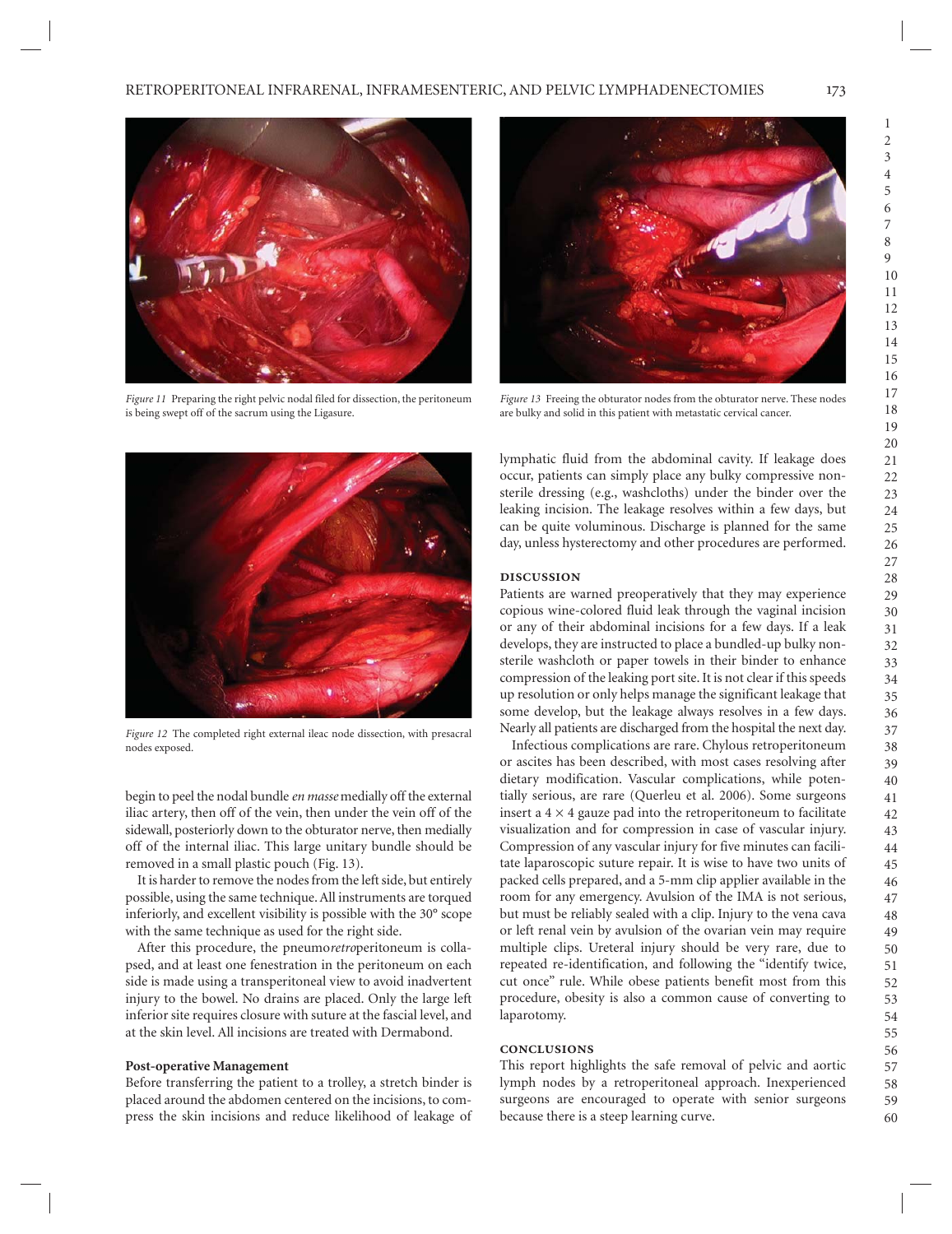#### 174 AN ATLAS OF GYNECOLOGIC ONCOLOGY, INVESTIGATION, AND SURGERY

#### **references**

- Aletti GD, Powless C, Bakkum-Gamez J, et al. (2009) Pattern of retroperitoneal dissemination of primary peritoneum cancer: basis for rational use of lymphadenectomy. *Gynecol Oncol* **114** (1):32–6.
- Amezcua CA, MacDonald HR, Lum CA, et al. (2006) Endometrial cancer patients have a significant risk of harboring isolated tumor cells in histologically negative lymph nodes. *Int J Gynecol Cancer* **16** (3):1336–41.
- Childers JM, Brzechffa PR, Hatch KD, et al. (1993) Laparoscopically assisted surgical staging (LASS) of endometrial cancer. *Gynecol Oncol* **51** (1):33–8.
- Cosin JA, Fowler JM, Chen MD, et al. (1998) Pretreatment surgical staging of patients with cervical carcinoma: the case for lymph node debulking. *Cancer* **82** (11):2241–8.
- Dowdy SC, Aletti G, Cliby WA, et al. (2008). Extra-peritoneal laparoscopic para-aortic lymphadenectomy–a prospective cohort study of 293 patients with endometrial cancer. *Gynecol Oncol* **111** (3):418–24.
- Ferzli G, Raboy A, Kleinerman D, et al. (1992). Extraperitoneal endoscopic pelvic lymph node dissection vs. laparoscopic lymph node dissection in the staging of prostatic and bladder carcinoma. *J Laparoendosc Surg* **2** (5):219–22.
- Lamberton GR, Hsi RS, Jin DH, et al. (2008) Prospective comparison of four laparoscopic vessel ligation devices. *J Endourol/Endourol Soc* **22** (10): 2307–12.
- Matsumoto K, Yoshikawa H, Yasugi T, et al. (2002) Distinct lymphatic spread of endometrial carcinoma in comparison with cervical and ovarian carcinomas. *Cancer Lett* **180** (1):83–9.
- Morice P, Joulie F, Camatte S, et al. (2003) Lymph node involvement in epithelial ovarian cancer: analysis of 276 pelvic and paraaortic lymphadenectomies and surgical implications. *J Am Coll Surg* **197** (2):198–205.
- O'Hanlan KA, Dibble SL, Garnier AC, et al. (2007) Total laparoscopic hysterectomy: technique and complications of 830 cases. *JSLS* 11(3):45-53.
- Onda T, Yoshikawa H, Yokota H, et al. (1996) Assessment of metastases to aortic and pelvic lymph nodes in epithelial ovarian carcinoma. A proposal for essential sites for lymph node biopsy. *Cancer* **78** (4):803–8.
- Possover M, Krause N, Drahonovsky J, et al. (1998) Left-sided suprarenal retrocrural para-aortic lymphadenectomy in advanced cervical cancer by laparoscopy. *Gynecol Oncol* **71** (2):219–22.
- Querleu D, Leblanc E, Cartron G, et al. (2006) Audit of preoperative and early complications of laparoscopic lymph node dissection in 1000 gynecologic cancer patients. *Am J Obstet Gynecol* **195** (5):1287–92.
- Querleu D, Leblanc E, Castelain B (1991) Laparoscopic pelvic lymphadenectomy in the staging of early carcinoma of the cervix. *Am J Obstet Gynecol* **164** (2):579–81.
- Querleu D, Leblanc E, Castelain B, et al. (1993) Celioscopic pelvic and paraaortic lymphadenectomy. *Chirurgie: Memoires de l'Academie de Chirurgie* **119** (4):208–11.
- Roger N, Zafrani Y, Uzan C, et al. (2008) Should pelvic and para-aortic lymphadenectomy be different depending on histological subtype in epithelial ovarian cancer? *Ann Surg Oncol* **15** (1):333–8.
- Takeshima N, Hirai Y, Umayahara K, et al. (2005) Lymph node metastasis in ovarian cancer: difference between serous and non-serous primary tumors. *Gynecol Oncol* **99** (2):427–31.
- Tillmanns T, Lowe MP (2007) Safety, feasibility, and costs of outpatient laparoscopic extraperitoneal aortic nodal dissection for locally advanced cervical carcinoma. *Gynecol Oncol* **106** (2):370–4.
- Vasilev SA, McGonigle KF (1995) Extraperitoneal laparoscopic paraaortic lymph node dissection: development of a technique. *J Laparoendosc Surg* **5** (2):85–90.
- Vasilev SA, McGonigle KF (1996) Extraperitoneal laparoscopic para-aortic lymph node dissection. *Gynecol Oncol* **61** (3):315–20.